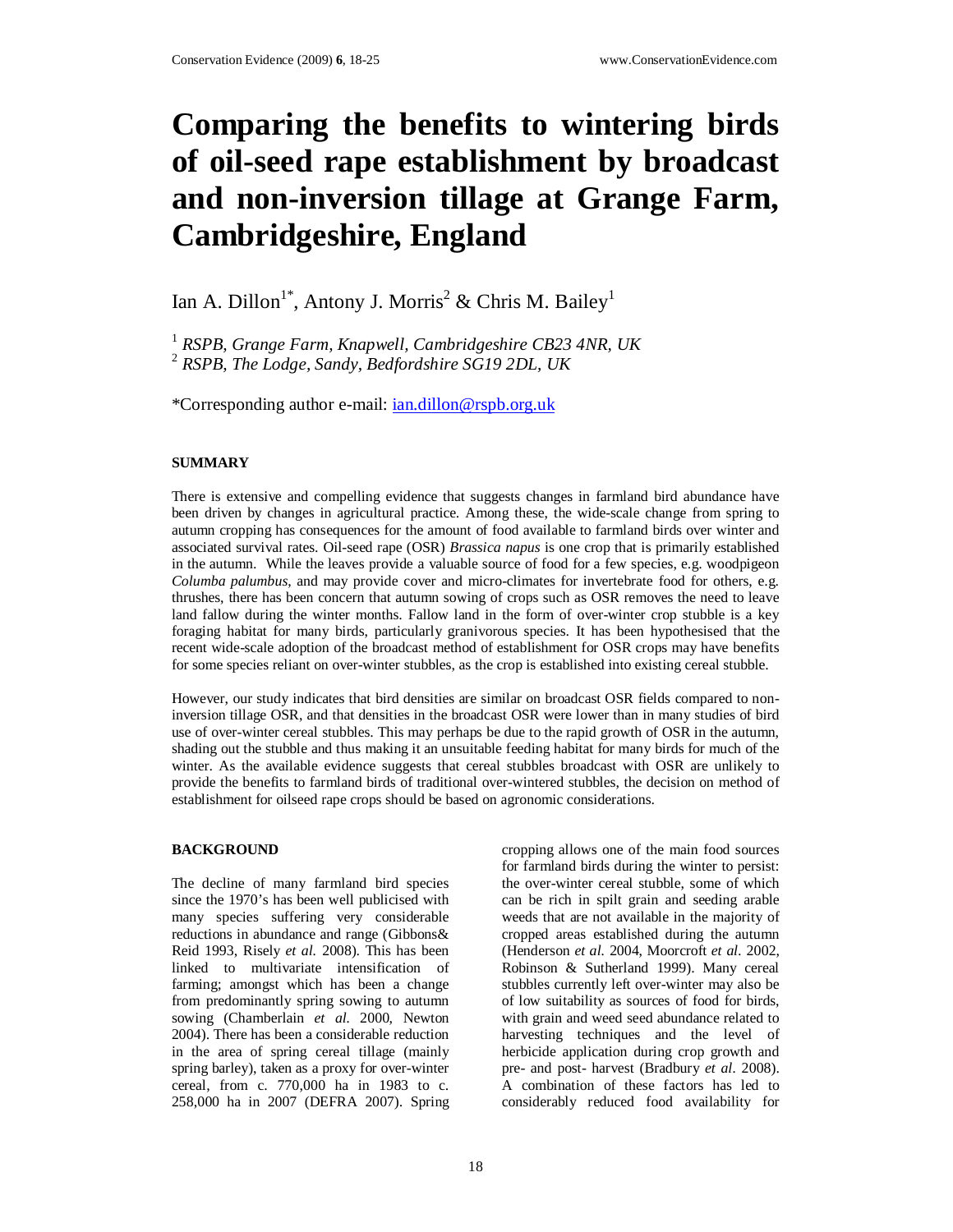birds during the winter, which has consequently led to reduced over-winter survival for many species such as reed bunting *Emberiza schoeniclus* and yellowhammer *Emberiza citrinella* (Siriwardena *et al.* 2008). It has been postulated that this reduced overwinter survival gives the best explanation for the declines of many farmland bird species, particularly those considered farmland specialists (Peach *et al.* 1999, Siriwardena *et al.* 2000). However, for skylark *Alauda arvensis* and yellowhammer, it has been shown that populations recover in areas with approximately 10-20 ha of cereal stubble per 100 ha of farmed land, compared to continuing decline with less than this threshold (Gillings *et al.* 2005).

The decline of farmland birds is clearly inextricably linked to developments in the agricultural industry. This industry is continually striving to be efficient, both in terms of production output (yield) and agrichemical inputs. The economics behind crop production are continually being assessed with novel techniques of crop establishment or husbandry being sought to reduce costs, occasionally with unintended biodiversity benefits. OSR has become a widely used break crop with approximately 600,000 ha in 2007 (DEFRA 2007). Two techniques that are currently widely deployed during the establishment of winter OSR are broadcasting the seed onto cereal stubble during harvesting and non-inversion tillage. Approximately 10% of OSR is established using broadcast methods and 25% by non-inversion or minimum tillage methods, although there may be considerable regional and annual variation (James Clark pers. com.). Both substantially reduce costs of establishment to the farming industry as no, or little, soil tillage is required and the number of in-field operations is reduced, thereby substantially reducing fuel costs and potentially increasing the financial return per hectare to the farmer (Anon. 2002). The number of applications of slug control pellets is generally increased compared to conventional OSR establishment. The control of grass weeds in OSR is generally more important than the control of broad-leaved weeds. With non-inversion tillage or broadcast methods, grass weeds tend to predominate, since broad-leaved weeds only tend to be encouraged where soil has been disturbed. These methods allow more consistent control of the pernicious weed black grass *Alopecurus myosuroides*, as their roots grow closer to the surface. Whilst the primary aims within the agriculture industry for this method of establishment are cost reduction and pernicious weed control, a further unintended biodiversity benefit may be the increased area of overwinter cereal stubble available. It is hypothesised that this may increase the level of food available to farmland birds, thus allowing over-winter survival rates to increase. However, as few quantitative data had been collected, we undertook a novel investigation of the bird use, over two winters, of OSR that had been established by broadcasting and by non-inversion tillage.

# **ACTION**

**Study site:** The trial took place at Grange Farm, Cambridgeshire (OS grid ref: TL3362). Grange Farm is an arable farm (181 ha) managed conventionally by the Royal Society for the Protection of Birds (RSPB), with a cropping rotation at present of winter wheat: winter OSR: winter wheat: spring beans. The soil at the trial site is Hanslope calcareous clay loam (Anon. 1985).

**Methodology:** The trial ran during the winters of 2006/07 and 2007/08; four fields (total area 50.34 ha) in 2006/07 and two fields (total area 44.37 ha) in 2007/08. In both winters, two of the fields were split with half the OSR established by broadcasting and half by noninversion tillage. In 2006/07, one each of the remaining smaller fields was established wholly by broadcasting or non-inversion tillage. Non-inversion tillage covers a wide range of establishment techniques; at Grange Farm, the non-inversion tillage fields were cultivated with discs and tines to a depth of approximately 5cm before sowing. The broadcast side of the fields were sown during wheat harvest in August 2006 and 2007 at 6.45 kg/ha and 6.0 kg/ha respectively, while the non-inversion side of the fields were sown in September 2006 and 2007 at 6.16 kg/ha and 8.0 kg/ha respectively. The agri-chemical inputs added to each field were as advised by the farm agronomist and contractor, Appendix 1.

Two bird surveys were made in each field per month between September and March during each winter, using the whole-area search method with each fieldworker ensuring that they walked to within 25 m of each point of the field (Atkinson 2006). The locations of all birds encountered were plotted accurately on maps. The number of birds of individual species and of various conservation-status related species guilds or feeding preference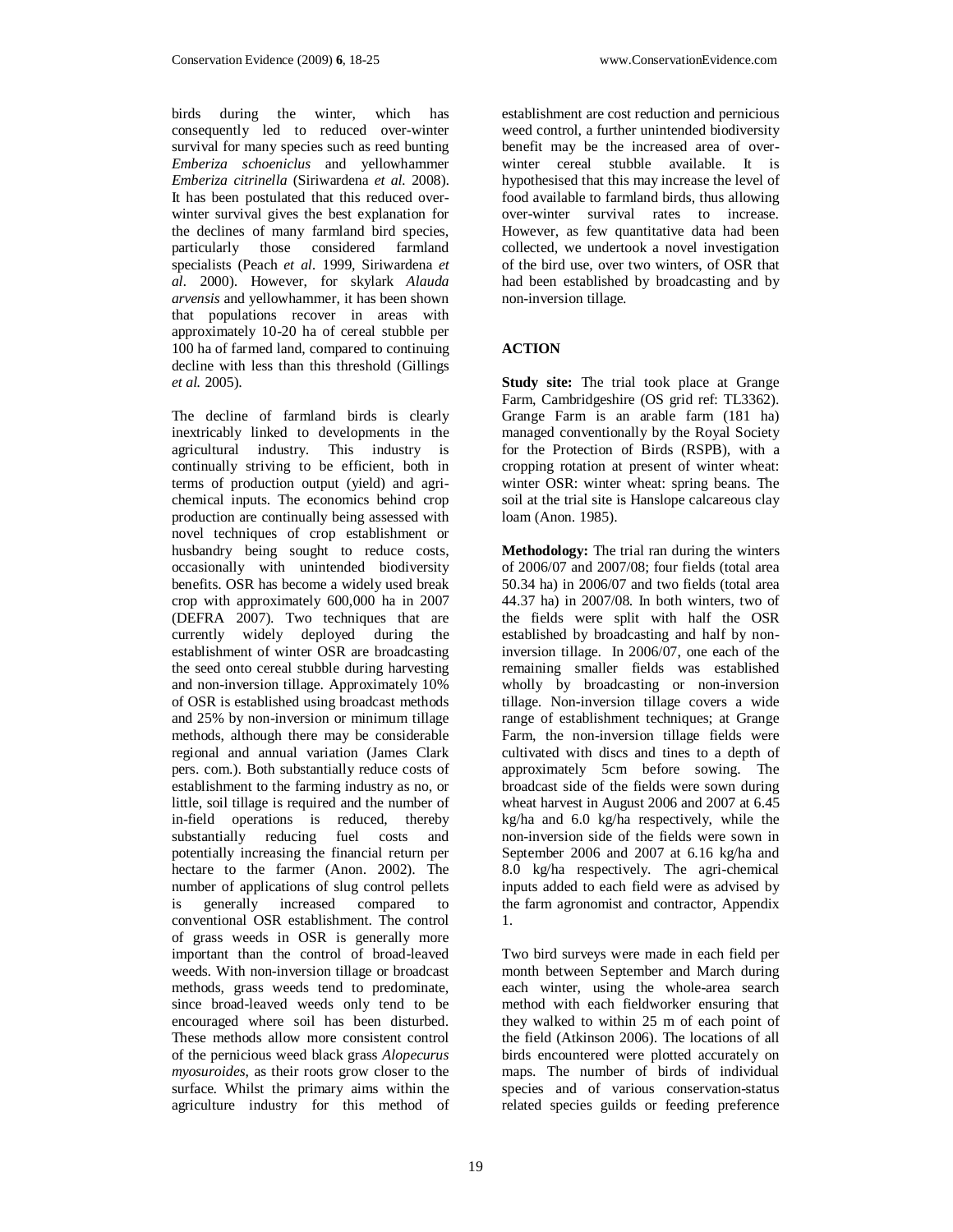related groupings using each establishment type were then calculated for each survey.

The species guilds and feeding preference related groupings were: *Farmland Bird Index* **(FBI) species:** kestrel *Falco tinnunculus*, grey partridge *Perdix perdix*, lapwing *Vanellus vanellus*, skylark *Alauda arvensis*, jackdaw *Corvus monedula*, rook *C.frugilegus*, starling *Sturnus vulgaris*, stock dove *Columba oenas*, woodpigeon *C. palumbus*, linnet *Carduelis cannabina*. *schoeniclus*, yellowhammer *E.citrinella* and corn bunting *Milaria calandra*; *Granivores***:** chaffinch *Fringilla coelebs*, goldfinch *Carduelis carduelis*, greenfinch *C.chloris*, linnet, reed bunting, yellowhammer and corn bunting; *Probers***:** common snipe *Gallinago gallinago*, blackbird *Turdus merula*, song thrush *T.philomelos*, rook, jackdaw and starling.

**Statistical analysis**: Analyses were performed using General Linear Modelling in SAS (SAS Institute Inc.), using procedure Genmod. Data were modelled with Poisson errors and a log link function, using a repeated measures procedure to account for multiple data collection from the same fields. All models were constructed with 'field' identity included as a fixed blocking factor. Other terms included in all models were date, winter (2006/07 v 2007/08) and treatment (broadcasting v non-inversion tillage). The interaction term treatment\*date was also included to check for differential bird use between treatments between early and late winter. Field size (ha) was included as an offset to give a model output in densities (birds/ha). A number of different response variables were tested, each of which corresponded to an individual species (skylark, meadow pipit *Anthus pratensis*, common snipe and woodpigeon were sufficiently abundant to analyse at the species level), or a group of species based on feeding preferences (granivores, probers) or conservation status (Farmland Bird Index species). Overdispersion in the datasets was automatically corrected by SAS procedures. All results are presented are from the full models; although step-down procedure, in which the least statistically non-significant variable dropped from the model after each iteration) to establish the minimum adequate model (MAM), was also performed to check the robustness of the results from the full models. Terms that were significant (*P*<0.05) in the full models did not differ from those in the minimum adequate models. A t-test was also used to check if the mean field sizes for each treatment significantly differed.

# **CONSEQUENCES**

Analysis of the data collected during the two winters showed few significant trends, Table 1. The Farmland Bird Index (FBI) group of species did show a small but significant effect of treatment, with greater densities on the broadcast areas of the fields than the noninversion tillage areas, Figure 1 ( $X^2 = 4.41$ ,  $D.F. = 1$ ,  $P = 0.04$ ). Other species and guilds did not show any significant effect of treatment, Table 1.

There was a highly significant difference in densities for the Farmland Bird Index group of species, Figure 2 ( $X^2 = 7.11$ , D.F. = 1,  $P =$ 0.008) and a significant difference for skylark  $(X^2 = 3.86, D.F. = 1, P = 0.05)$ , woodpigeon  $(X^2 = 6.59, D.F. = 1, P = 0.01)$  and the 'probing' group of species  $(X^2 = 3.99, D.F. =$ 1,  $P = 0.05$ ) between winters, with the second winter holding consistently higher densities than the first winter. There was no significant interaction between treatment and period, with both treatments showing similar trends in densities between the early and late winter periods.

There was no significant difference between the mean field size of both establishment methods (t =  $0.13$ , D.F. =  $8, P = 0.90$ ).

**Table 1**. Trends of field use by selected bird species and feeding preference related groups during the winters of 2006/07 and 2007/08.

|                                                                | <b>Snipe</b> | <b>Skylark</b> | <b>Meadow</b><br>pipit | Woodpigeon | FBI<br>Sp. | <b>Granivores</b> | <b>Probers</b> |
|----------------------------------------------------------------|--------------|----------------|------------------------|------------|------------|-------------------|----------------|
| <b>Treatment</b>                                               | ns           | ns             | ns                     | ns         | ∗          | ns                | ns             |
| Winter                                                         | ns           | ×.             | ns                     | $\ast$     | $* *$      | ns                | ×.             |
| Date                                                           | ns           | n.s            | ns                     | ns         | ns         | ns                | ns             |
| Treatment*Date                                                 | ns           | ns             | ns                     | ns         | ns         | ns                | ns             |
| <b>Note:</b> ns – not significant, $*$ - P<0.05, $**$ - P<0.01 |              |                |                        |            |            |                   |                |

20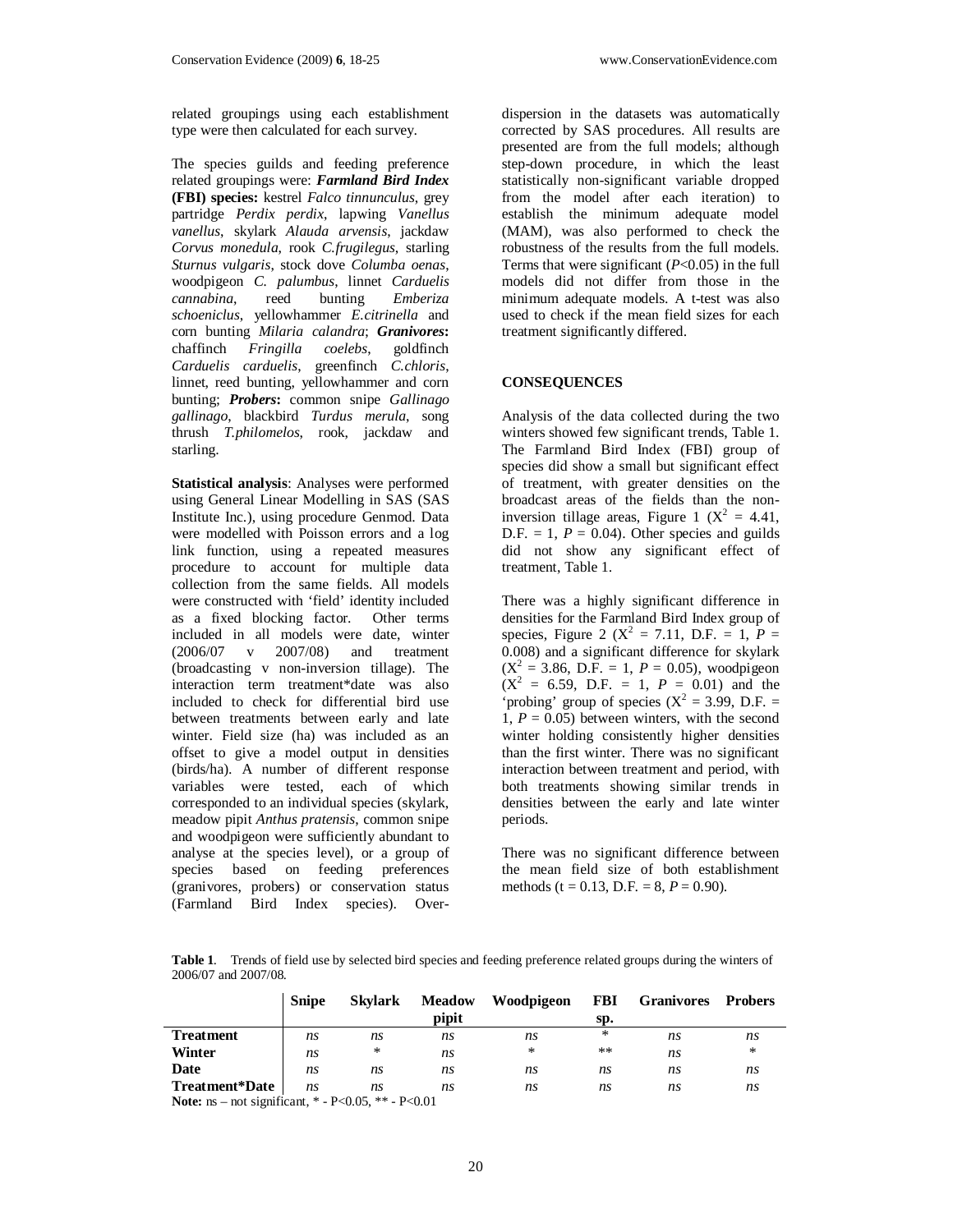

**Figure 1**. Mean densities of farmland bird index species using OSR fields established by broadcast and noninversion tillage. 95% confidence limits are also shown.



**Figure 2.** Mean densities (with 95% confidence limits) of farmland bird index species using OSR fields established in winter 2006/07 and 2007/08.

**Conclusions and discussion:** Analysis of the data has shown that in most cases densities of birds (number of birds/ha) did not differ significantly between the differing methods of crop establishment, either at a species level or in the various species groupings tested. The exception being the rather diverse Farmland Bird Index group, which includes species with a wide range of feeding requirements – omnivores, carnivores (i.e. kestrel), insectivores and granivores. This group was found in significantly higher densities on the

areas established with broadcasting than those established by non-inversion tillage, although densities on both treatments were low relative to some other agricultural habitats (e.g. overwinter cereal stubbles, root crops, wild bird seed mixtures).

It is perhaps surprising that granivores did not show a greater response to the availability of these broadcast fields compared to the noninversion tillage fields. High densities of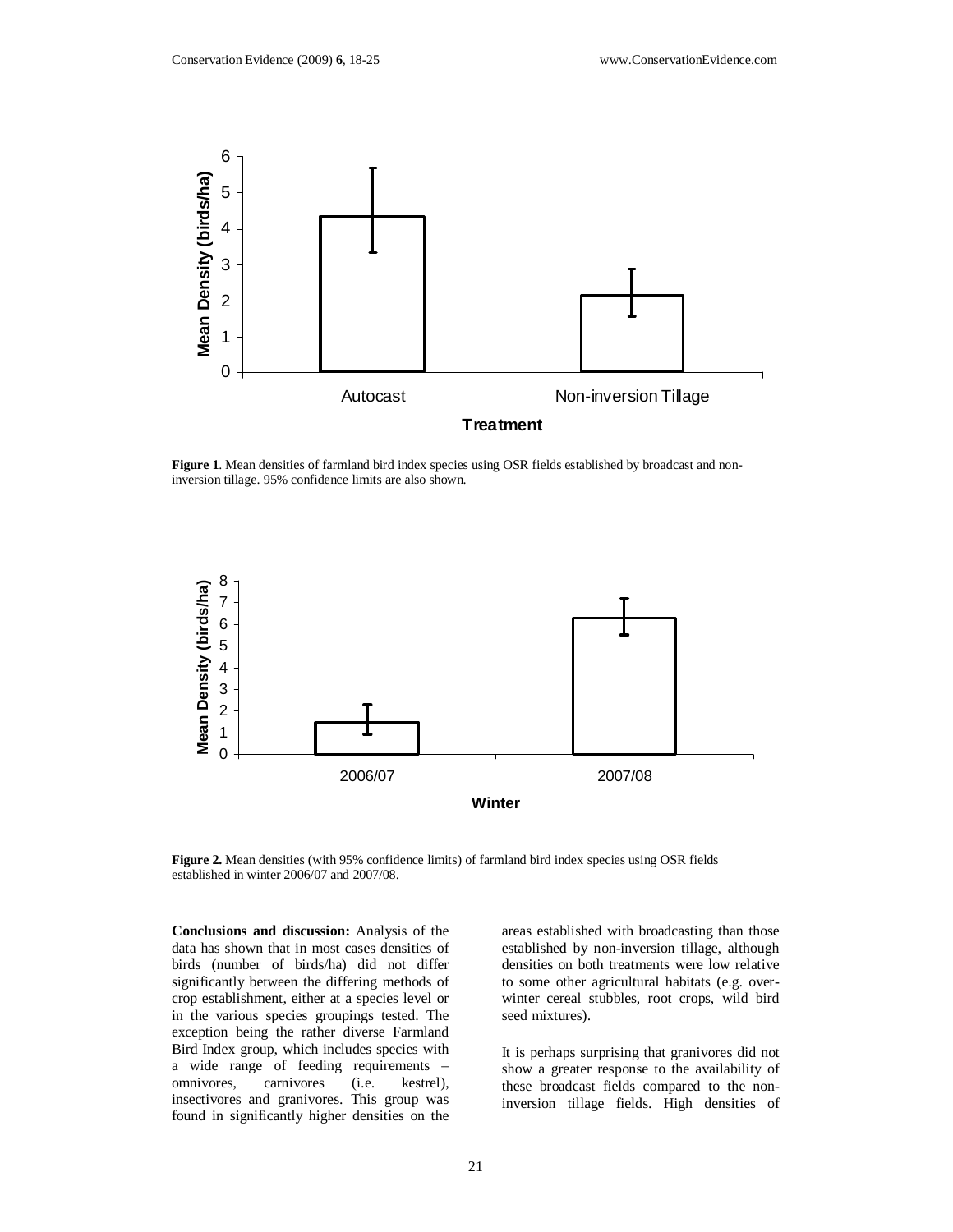granivores using cereal stubbles in winter have been reported from several other studies (Moorcroft *et al.* 2002, Hancock & Wilson 2003, Bradbury *et al*. 2004, 2008) utilising both spilt grain and seeds from germinated arable plants (Wilson *et al.* 1999). For a food source to be utilised it, firstly, has to be recognised as such and, secondly, easy access to the food source is required (Wilson *et al.* 2005). A likely explanation for birds not selecting the broadcast treatment may be that the rate of growth of the OSR during the autumn is such that it rapidly shades out the cereal stubble. Typically, plants have reached BBCH principal growth stage 2 by November (Fig. 3), with further development towards growth stage 3 by February (Lancashire *et al.* 1991, authors pers. obs.), although in both winters the development of the OSR on the non-inversion tillage fields lagged behind that on the broadcast fields principally due to a later establishment date (Appendix 1). This effectively makes much of the cereal stubble unrecognisable as such, inaccessible and may prevent birds from ensuring effective predator surveillance whilst feeding on the stubble (Butler *et al*. 2005, Whittingham *et al.* 2006). It has also been shown that birds may alter their pattern of usage of a food source if its ability to maintain effective predator vigilance is impaired (Whittingham *et al.* 2004).



**Figure 3.** Broadcast oil-seed rape (BBCH principal growth stage 2) at Grange Farm, November 2008.

The densities of birds found using the noninversion fields was higher than expected considering there was little more than the OSR plants growing over the sparse straw left from the establishment. However, non-inversion tillage is likely to leave spilt oil-seed grains and other seeds close to the soil surface and therefore exploitable by birds. The difference in bird densities using either establishment method investigated are unlikely to be as great compared to conventionally established OSR,

which would leave very little split grain and other near surface seeds from the harvest and pre-cultivation germinated arable plants, although quantitative data are lacking on this. It is also known that species such as woodpigeons and skylarks will forage on the plant leaves of OSR (Inglis *et al.* 1990, Donald *et al.* 2001, Gillings & Fuller 1991); indeed the exploitation of OSR in winter has been postulated to explain the rapid increase in woodpigeon abundance in England (Gibbons & Reid 1993). It is unlikely though that the establishment method will influence the choice of where to feed for these species.

It is also possible that the micro-climate under the OSR plants, once they have reached BBCH growth stage 2, is such that it allows invertebrates to better survive the winter climate providing a food source for species which prefer to forage in dense cover such as song thrush, dunnock *Prunella modularis* and wren *Troglodytes troglodytes*. As with the omnivorous species, it is unlikely the establishment method will have a significant effect on which field they choose to forage in, although virtually all species were recorded at (non-significantly) higher densities in the broadcast fields compared to the non-inversion tillage fields.

Densities of woodpigeon, skylark and the 'probers' and FBI groupings, were found to be significantly higher in the second winter of the trial than the first. It is unclear whether this between-winter effect was attributable to differences in the weather, or due to unmeasured variables, such as topography, boundary features or surrounding habitat.

**Recommendations:** This trial was carried out on only one farm, and a wider-scale trial may be needed to provide evidence of impacts throughout the wider countryside. However, at present the decision on method of establishment for oilseed rape crops should be based on agronomic and economic considerations, as for birds, there is no clear and consistent evidence that suggests one technique is more beneficial than the other. At Grange Farm, we continue to use the broadcast method for establishment of OSR for the agronomic and economic reasons discussed above. Crucially, until evidence is available to contradict this study, cereal stubble with oilseed broadcast on it should not count towards the overall area on a farm delivering good quality winter food resources for birds.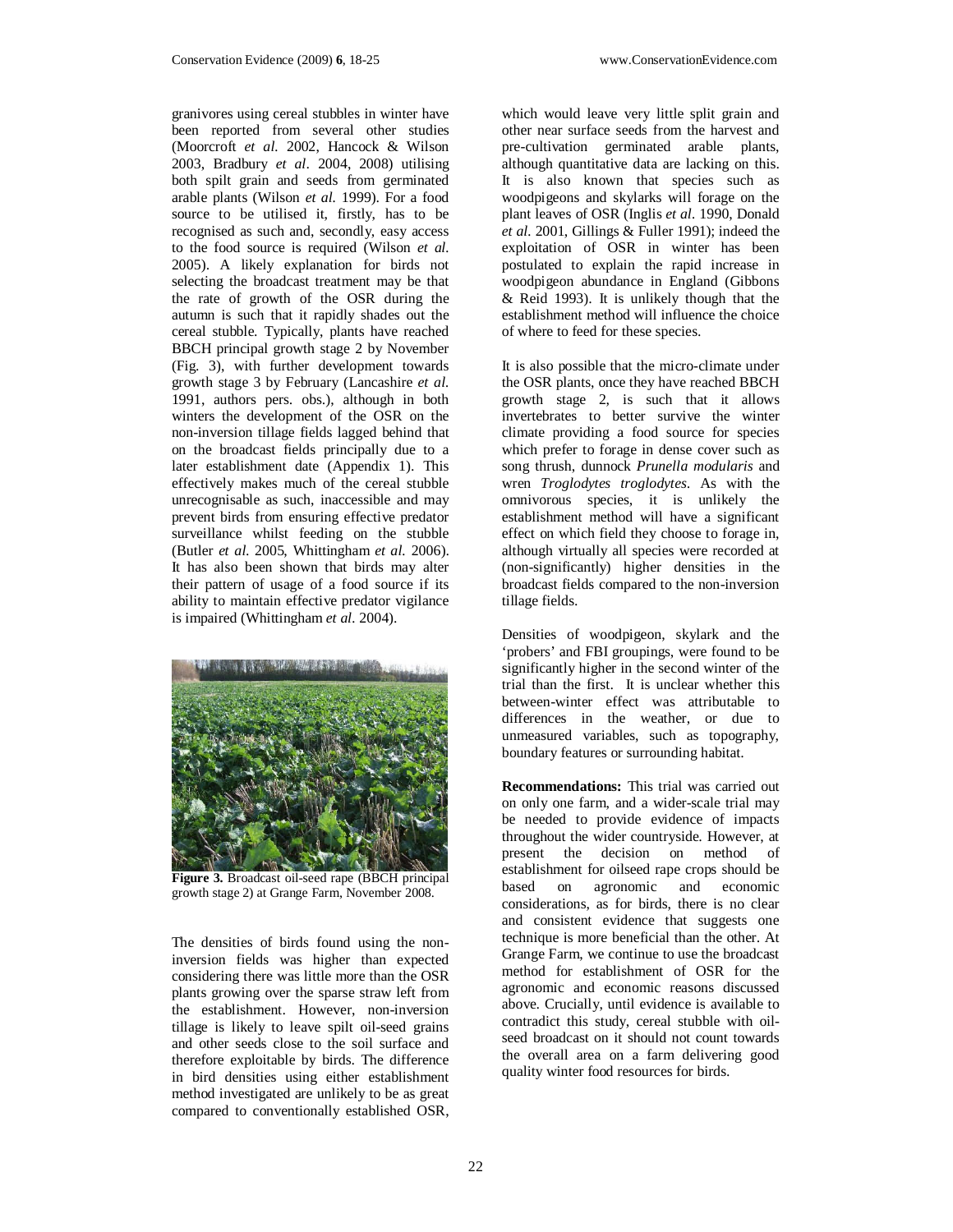# **REFERENCES**

Anon. (1985) *Integrated Land Management Plan, Grange Farm, Knapwell, Cambridgeshire.* Ministry of Agriculture, Fisheries & Food, UK.

Anon. (2002) *Establishing oilseed rape using Autocast.* Home Grown Cereals Authority (HGCA) Topic Sheet TS59.

Atkinson P.W., Fuller R.A., Gillings S. & Vickery J.A. (2006) Counting birds on farmland habitats in winter. *Bird Study*, **53**, 303-309.

Bradbury R.B., Browne S.J., Stevens D.K. & Aebischer N.J. (2004) Five-year evaluation of the impact of the Arable Stewardship Pilot Scheme on birds. *Ibis*, **146 (S2)**, 171-180.

Bradbury R.B., Bailey C.M., Wright D. & Evans A.D. (2008) Wintering cirl buntings *Emberiza cirlus* in southwest England select cereal stubbles that follow a low-input herbicide regime. *Bird Study*, **55**, 23-31.

Butler S.J., Bradbury R.B. & Whittingham M. (2005). Stubble height affects the use of stubble fields by farmland birds. *Journal of Applied Ecology*, **42**, 469-476.

Chamberlain D.E., Fuller R.J., Bunce R.G.H., Duckworth J.C. & Shrubb M. (2000) Changes in abundance of farmland birds in relation to the timing of agricultural intensification in England and Wales. *Journal of Applied Ecology*, **37**, 771-788.

DEFRA. (2007) Survey of Agriculture and Horticulture: 1 June 2007. England Final Results. https://statistics.defra.gov.uk/esg/statnot/june\_

eng.pdf (Accessed January 2009).

Donald P.F., Buckingham D.L., Moorcroft D., Muirhead L.B., Evans A.D. & Kirby W.B. (2001) Habitat use and diet of skylarks *Alauda arvensis* wintering on lowland farmland in southern Britain. *Journal of Applied Ecology*, **38**, 536-547.

Gibbons D.W. & Reid J.B. (1993) *The New atlas of the breeding birds in Britain & Ireland 1988-1991*. Poyser.

Gillings S. & Fuller R.J. (2001) Habitat selection by skylarks *Alauda arvensis*  wintering in Britain in 1997/98. *Bird Study*, **48**, 293-307.

Hancock M.H., & Wilson J.D. (2003) Winter habitat associations of seed-eating passerines on Scottish farmland. *Bird Study*, **50**, 116-130.

Henderson I.G., Vickery J.A. & Carter N. (2004) The use of winter bird crops by farmland birds in lowland England. *Biological Conservation*, **118**, 21-32.

Inglis I.R., Isaacson A.J., Thearle R.J.P. & Westwood N.J. (1990) The effects of changing agricultural practice upon woodpigeon *Columba palumbus* numbers. *Ibis*, **132**, 262- 272.

Lancashire P.D., Bleiholder H., Van den Boom T., Langelüddeke P., Stauss R., Weber E. & Witzenberger A. (1991) A uniform decimal code for growth stages of crops and weeds. *Annals of Applied Biology*, **119**, 561-601.

Moorcroft D., Whittingham M.J., Bradbury R.B. & Wilson J.D. (2002) The selection of stubble fields by wintering granivorous birds reflects vegetation cover and food abundance. *Journal of Applied Ecology*, **39**, 535-547.

Newton I. (2004) The recent declines of farmland bird populations in Britain: an appraisal of causal factors and conservation actions. *Ibis*, **146**, 579-600.

Peach W.J., Siriwardena G.M. & Gregory R.D. (1999) Long-term changes in over –winter survival rates explain the decline of reed buntings *Emberiza schoeniclus* in Britain. *Journal of Applied Ecology*, **36**, 798-811.

Risely K., Noble D.G. & Baillie S.R. (2008) *The Breeding Bird Survey 2007*. BTO Research Report 508. British Trust for Orithology, UK.

Robinson R.A. & Sutherland W.J. (1999) The winter distribution of seed-eating birds: habitat structure, seed density and seasonal depletion. *Ecography*, **22**, 447-454.

Siriwardena G.M., Baillie S.R., Crick H.Q.P., Wilson J.D. & Gates S. (2000) The demography of lowland farmland birds. *In* Aebischer N.J., Evans A.D., Grice P.V. & Vickery J.A. (eds) *Ecology and Conservation of Lowland Farmland Birds*, pp.117-133. British Ornithologists' Union, Tring, UK.

Siriwardena G.M., Calbrade N.A. & Vickery J.A. (2008) Farmland birds and late winter food: does seed supply fail to meet demand? *Ibis*, **150**, 585-595.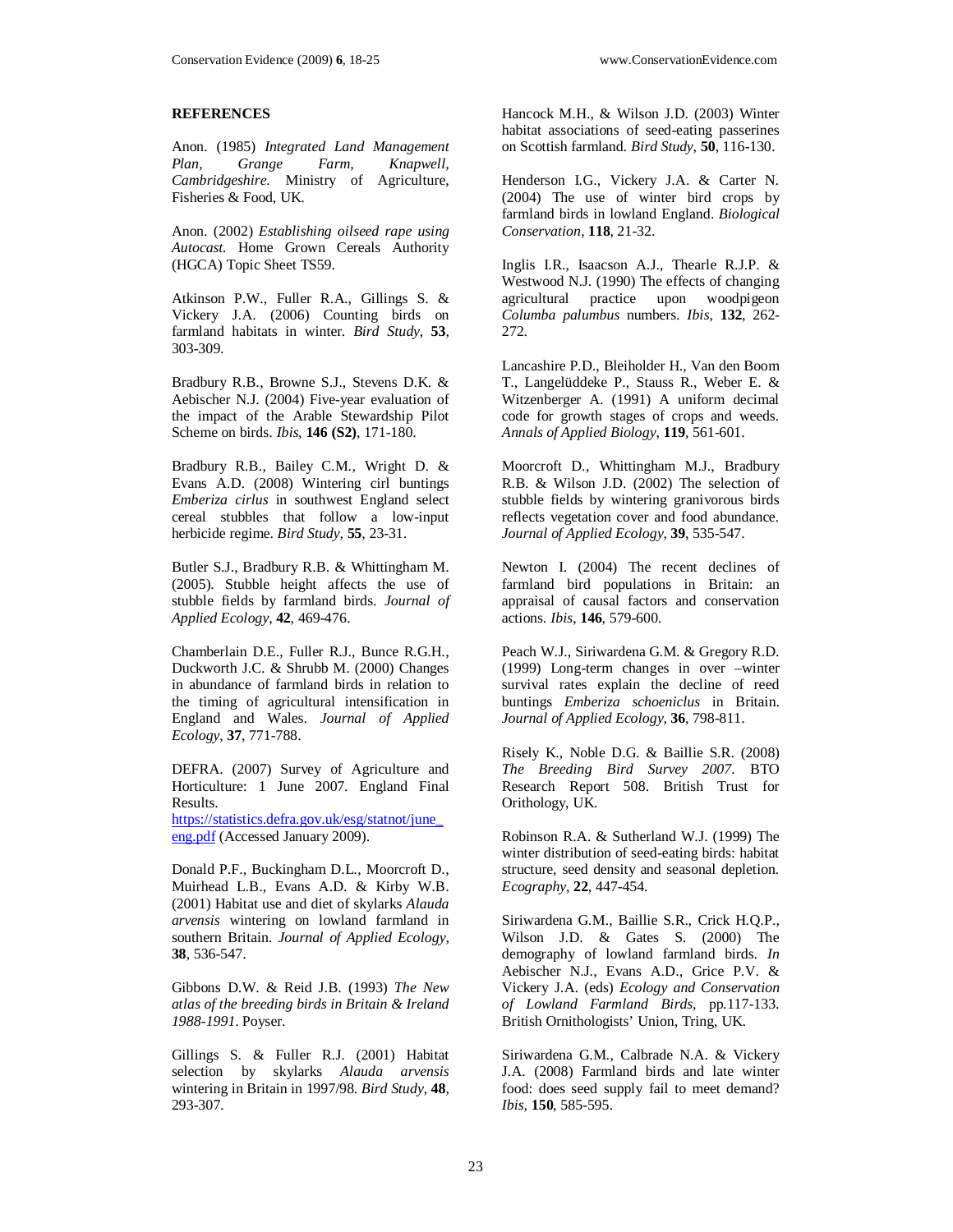Whittingham M.J., Butler S.J., Quinn J.L. & Cresswell W. (2004) The effect of limited visibility on vigilance behaviour and speed of predator detection: implications for the conservation of granivorous passerines. *Oikos*, **106**, 377-385.

Whittingham M.J., Devereux C.L., Evans A.D. & Bradbury R.B. (2006) Altering perceived predation risk and food availability: management prescriptions to benefit farmland birds on stubble fields. *Journal of Applied Ecology*, **43**, 640-650.

Wilson J.D., Morris A.J., Arroyo B.E., Clark S.C. & Bradbury R.B. (1999) A review of the abundance and diversity of invertebrate and plant foods of granivorous birds in northern Europe in relation to agricultural change. *Agriculture, Ecosystems & Environment*, **75**,  $13 - 30.$ 

Wilson J.D., Whittingham M.J. & Bradbury R.B. (2005) The management of crop structure: a general approach to reversing the impacts of agricultural intensification on birds? *Ibis*, **147**, 453-463.

**Appendix 1.** Applications and cultivations on the non-inversion tilled and broadcast oilseed rape fields at Grange Farm.

| <b>Date</b> | <b>Cultivations</b> | <b>Broadcast</b> |   |              | Non-inversion |                         |              |
|-------------|---------------------|------------------|---|--------------|---------------|-------------------------|--------------|
|             |                     | Α                | В | $\subseteq$  | $\Delta$      | $\overline{\mathbf{B}}$ | D            |
| 05/08/2006  | seed                | $\checkmark$     | ✓ | $\checkmark$ |               |                         |              |
| 05/08/2006  | fertiliser          | ✓                | ✓ | ✓            |               |                         |              |
| 07/08/2006  | molluscicides       | ✓                | ✓ | $\checkmark$ |               |                         |              |
| 25/08/2006  | herbicides          | ✓                | ✓ |              |               |                         |              |
| 31/08/2006  | molluscicides       |                  | ✓ |              |               |                         |              |
| 05/09/2006  | herbicides          |                  |   |              |               |                         |              |
| 06/09/2006  | herbicides          | ✓                | ✓ | ✓            |               |                         |              |
| 06/09/2006  | insecticdes         | ✓                | ✓ | ✓            |               |                         |              |
| 06/09/2006  | adjuvants           | ✓                | ✓ | ✓            |               |                         |              |
| 06/09/2006  | seed                |                  |   |              | ✓             | ✓                       |              |
| 08/09/2006  | herbicides          |                  |   |              | ✓             | ✓                       |              |
| 03/10/2006  | molluscicides       |                  |   |              | ✓             | ✓                       | ✓            |
| 11/10/2006  | molluscicides       |                  |   |              | ✓             |                         |              |
| 15/10/2006  | fungicides          | ✓                | ✓ | ✓            |               |                         |              |
| 15/10/2006  | herbicides          | ✓                | ✓ | $\checkmark$ |               |                         |              |
| 15/10/2006  | trace elements      | ✓                | ✓ | ✓            |               |                         |              |
| 15/10/2006  | insecticdes         |                  |   |              | ✓             | ✓                       |              |
| 02/11/2006  | herbicides          | ✓                | ✓ | ✓            | ✓             | ✓                       | ✓            |
| 30/11/2006  | herbicides          | ✓                | ✓ | ✓            | ✓             | ✓                       |              |
| 30/11/2006  | fungicides          | ✓                | ✓ | ✓            | ✓             | ✓                       |              |
| 01/02/2007  | herbicides          | ✓                |   |              | ✓             |                         |              |
| 13/03/2007  | fertiliser          | ✓                | ✓ | ✓            | ✓             | ✓                       |              |
| 28/03/2007  | fertiliser          | ✓                | ✓ | ✓            | ✓             | ✓                       | ✓            |
| 28/03/2007  | insecticdes         | ✓                | ✓ | ✓            | ✓             | ✓                       | ✓            |
| 28/03/2007  | trace elements      | ✓                | ✓ | ✓            | ✓             | ✓                       | ✓            |
| 28/03/2007  | growth regulators   | ✓                | ✓ | ✓            | ✓             | ✓                       | $\checkmark$ |

#### **Winter 2006/07**